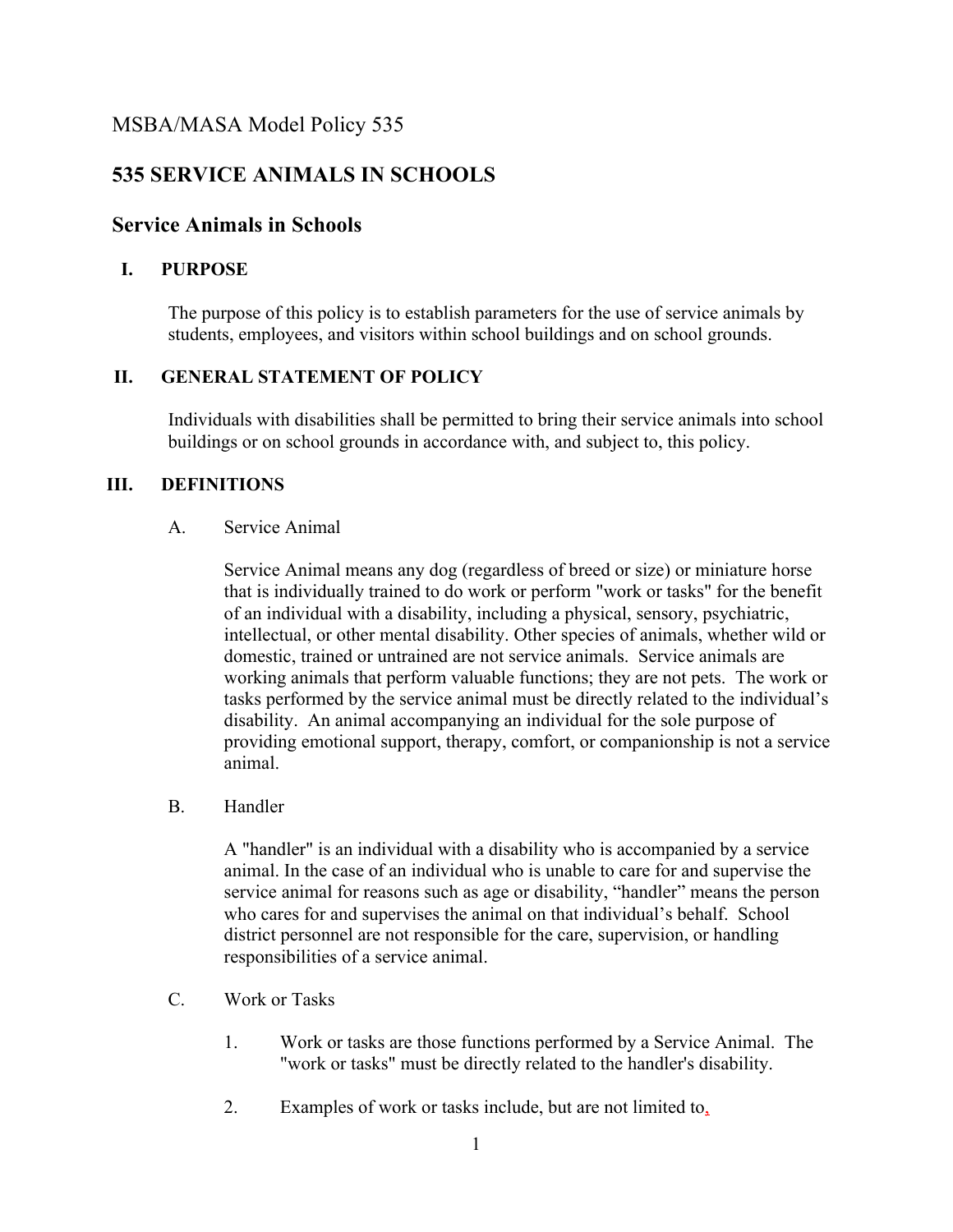- a. Assisting individuals who are blind or have low vision with navigation and other tasks;
- b. Alerting individuals who are deaf or hard of hearing to the presence of people or sounds;
- c. Providing non-violent protection or rescue work;
- d. Pulling a wheelchair;
- e. Assisting an individual during a seizure;
- f. Alerting individuals to the presence of allergens;
- g. Retrieving items such as medicine or the telephone, providing physical support and assistance with balance and stability to individuals with mobility disabilities; and
- h. Helping persons with psychiatric and neurological disabilities by preventing or interrupting impulsive or destructive behaviors.
- 3. The crime deterrent effects of an animal's presence and the provision of emotional support, well-being, comfort, or companionship are not "work or tasks" for the purposes of this policy.
- D. Trainer

A "trainer" is a person who is training a service animal and is affiliated with a recognized training program for service animals.

## **IV. ACCESS TO PROGRAMS AND ACTIVITIES; PERMITTED INQUIRIES**

- A. In general, handlers (i.e. individuals with disabilities) or trainers are permitted to be accompanied by their service animals in all areas of school district properties where members of the public, students, and employees are allowed to go. A handler has the right to be accompanied by a service animal whenever and to the same extent that the handler has the right:
	- 1. to be present on school district property or in school district facilities;
	- 2. to attend or participate in a school sponsored event, activity, or program; or
	- 3. to be transported in a vehicle that is operated by or on behalf of the school district.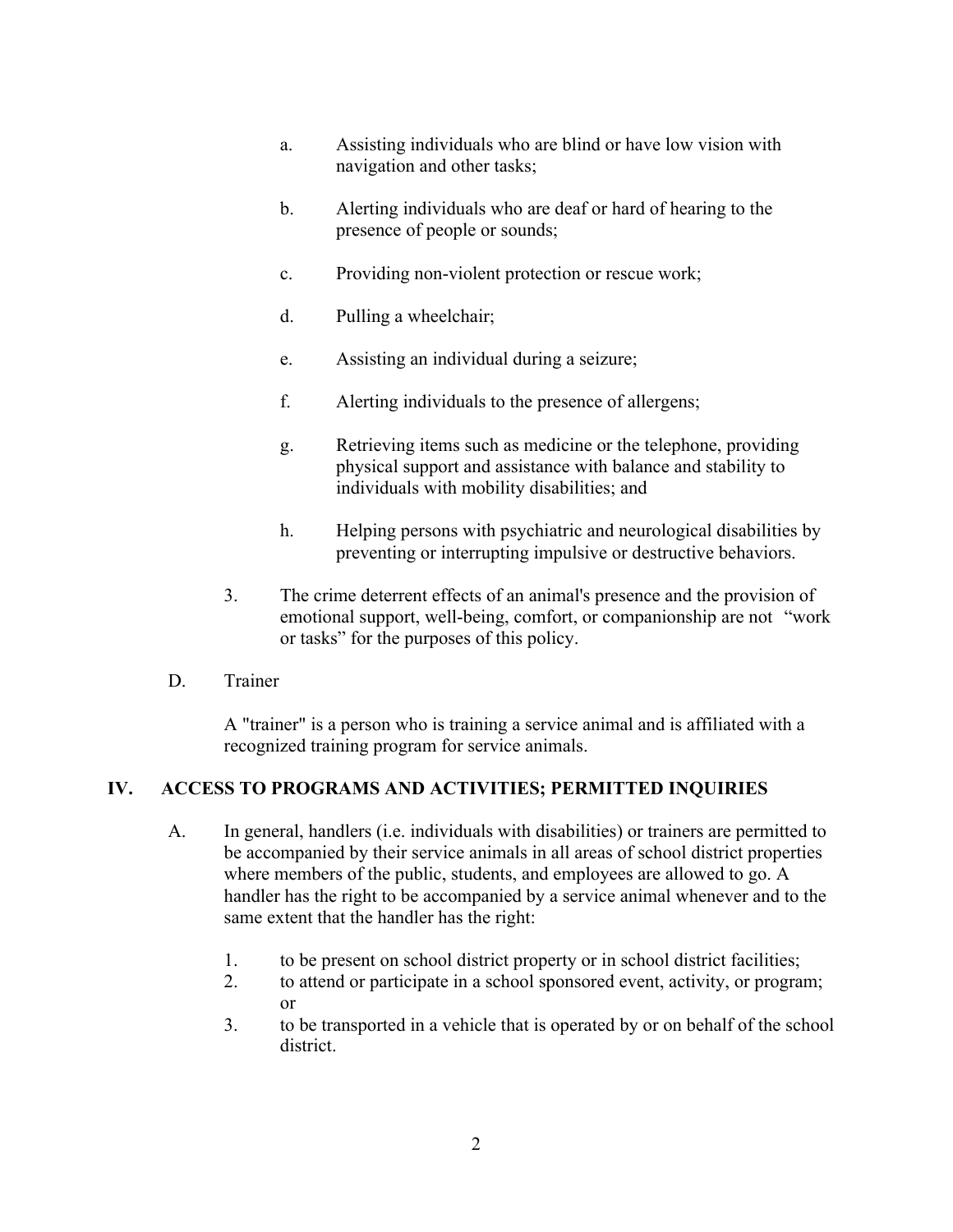- B. When an individual with a disability brings a service animal to a school district property, school district employees shall not ask about the nature or extent of a person's disability, but may make the following two inquiries to determine whether the animal qualifies as a service animal:
	- 1. If the animal is required because of a disability; and
	- 2. What work or tasks the animal has been trained to perform.
- C. School district employees shall not make these inquiries of an individual with a disability bringing a service animal to school district property when it is readily apparent that an animal is trained to do work or perform tasks for an individual with a disability. However, school district employees may inquire whether the individual with a disability has completed and submitted the request form described in Part VI., below.

## **V. REQUIREMENTS FOR ALL SERVICE ANIMALS**

- A. A service animal must be required for the individual with a disability.
- B. The service animal must be individually trained to do work or tasks for the benefit of the individual with a disability.
- C. A service animal must have a harness, leash, or other tether, unless either the handler is unable, because of a disability, to use a harness, leash, or other tether, or the use of a harness, leash, or other tether would interfere with the service animal's safe, effective performance of work or tasks, in which case the service animal must be otherwise under the handler's control (e.g., voice control, signals, or other effective means).
- D. The service animal must be housebroken.
- E. The service animal must be under the control of its handler at all times. The handler is responsible for the care and supervision of a service animal, including walking the service animal, feeding the service animal, grooming the service animal, providing veterinary care to the service animal, and responding to the service animal's need to relieve itself, including the proper disposal of the service animal's waste.
- F. The school district is not responsible for providing a staff member to walk the service animal or to provide any other care or assistance to the animal.
- G. In the case of a student who is unable to care for and/or supervise his or her service animal, the student's parent/guardian is responsible for arranging for such care and supervision. In the case of an employee or other individual who is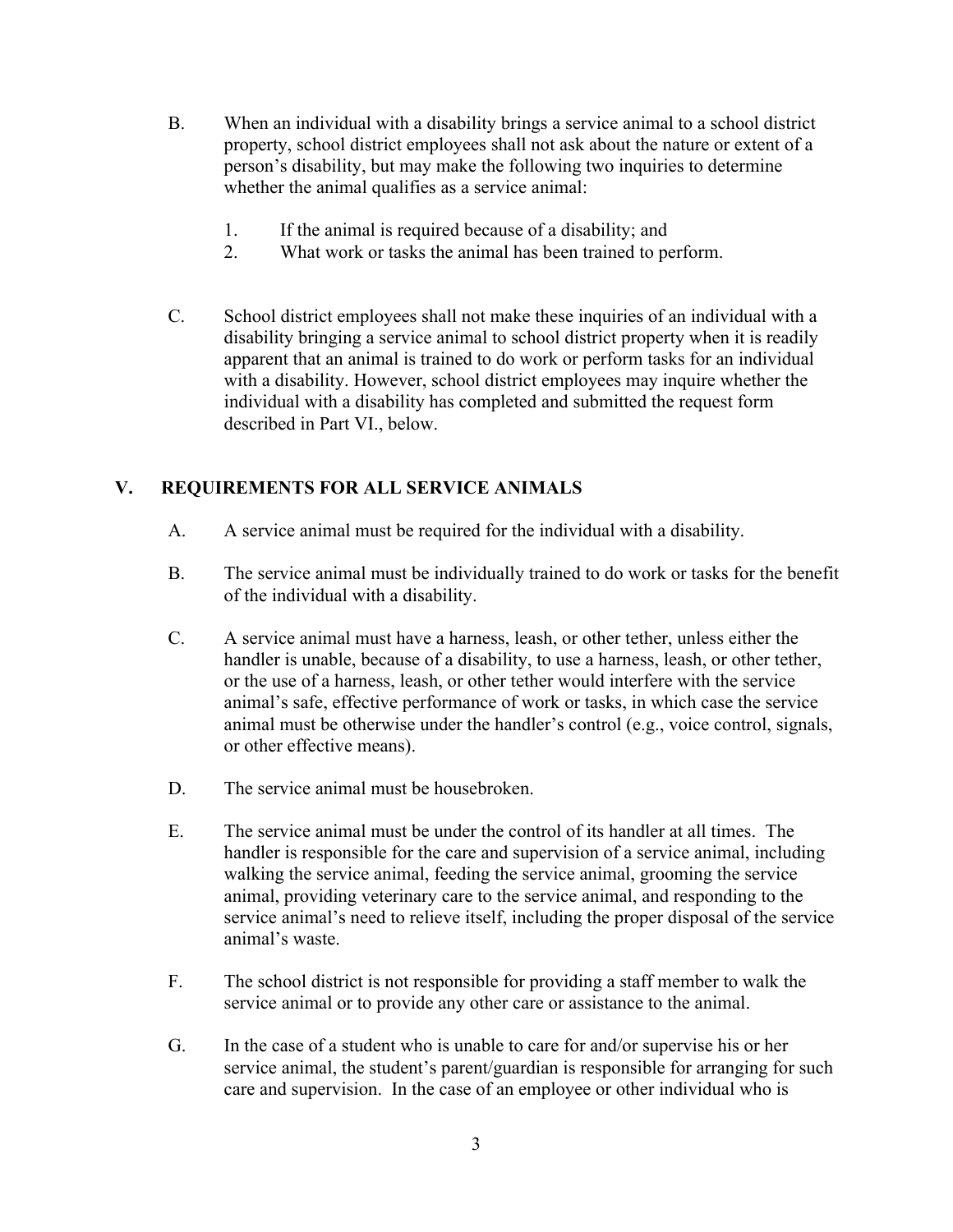unable to care for and/or supervise his or her service animal, the employee or other individual's authorized representative is responsible for arranging for a service animal's care and supervision.

H. The service animal must be properly licensed and vaccinated in accordance with applicable state laws and local ordinances.

## **VI. REQUESTING THE USE OF A SERVICE ANIMAL AT SCHOOL**

- A. Students with a disability seeking to be accompanied by a service animal are requested to submit the Approval Request Form to the building principal of the school the student attends. The principal will notify the superintendent or the administrator designated with the responsibility to address such requests. School district employees seeking to be accompanied by a service animal are requested to submit the Approval Request Form to the superintendent or the administrator designated with responsibility to address such requests.
- B. Students or employees seeking to bring a service animal onto district premises are requested to identify whether the need for the service animal is required because of a disability and to describe the work or tasks that the service animal is trained to perform.
- C. The owner of the service animal shall provide written evidence that the service animal has received all vaccinations required by state law or local ordinance.

#### **VII. REMOVAL OR EXCLUSION OF A SERVICE ANIMAL**

- A. A school official may require a handler to remove a service animal from school district property, a school building or a school-sponsored program or activity, if:
	- 1. Any of the requirements described in Part V., are not met.
	- 2. The service animal is out of control and/or the handler does not take effective action to control  $\ddot{a}$  the animal's behavior:
	- 3. The presence of the animal would fundamentally alter the nature of a service, program or activity;
	- 4. The service animal behaves in a way that poses a direct threat to the health and safety of others, has a history of such behavior, or otherwise poses a significant health or safety risk to others that cannot be eliminated by reasonable accommodations.
- B. If the service animal is properly excluded, the school district shall give the individual with a disability the opportunity to participate in the service, program or activity without the service animal, unless such individual has violated a law or school rule or regulation that would warrant the removal of the individual.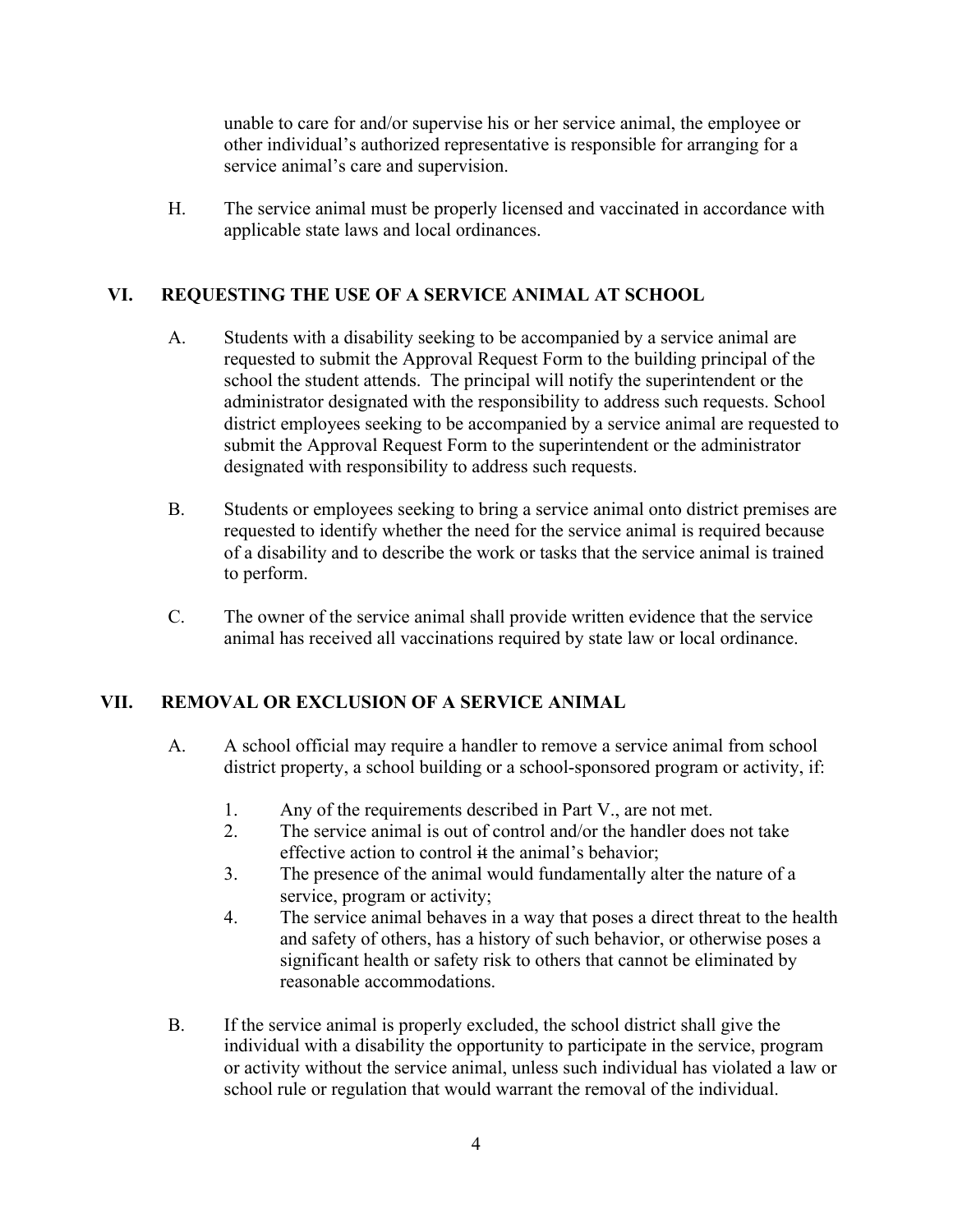#### **VIII. ADDITIONAL LIMITATIONS FOR MINIATURE HORSES**

In assessing whether a miniature horse may be permitted in a school building or on school grounds as a service animal, the following factors shall be considered:

- A. The type, size and weight of the miniature horse and whether the facility can accommodate these features;
- B. Whether the handler has sufficient control of the miniature horse;
- C. Whether the miniature horse is housebroken; and
- D. Whether the miniature horse's presence in a specific building or on school grounds compromises legitimate safety requirements.

## **IX. ALLERGIES; FEAR OF ANIMALS**

If a student or employee notifies the school district that he or she is allergic to a service animal, the school district will balance the rights of the individuals involved. In general, allergies that are not life threatening are not a valid reason for prohibiting the presence of a service animal. Fear of animals is generally not a valid reason for prohibiting the presence of a service animal.

#### **X. NON-SERVICE ANIMALS FOR STUDENTS WITH INDIVIDUALIZED EDUCATION PROGRAMS (IEPS) OR SECTION 504 PLANS**

If a special education student or a student with a with a Section 504 plan seeks to bring an animal onto school property that is not a service animal, the request shall be referred to the student's IEP Team or Section 504 Team, as appropriate, to determine whether the animal is necessary for the student to receive a free appropriate public education ("FAPE") or, in the case of a Section 504 student. To reasonably accommodate the student's access to the school district's programs and activities.

#### **XI. NON-SERVICE ANIMALS AS AN ACCOMMODATION FOR EMPLOYEES**

If an employee seeks to bring an animal onto school property that is not a service animal the request shall be referred to the superintendent or the administrator designated to handle such requests. A school district employee who is a qualified individual with a disability will be allowed to bring such animal onto school property when such use is required to enable the employee to perform the essential functions of his or her position or to enjoy the benefits of employment in a manner comparable to those similarly situated non-disabled employees.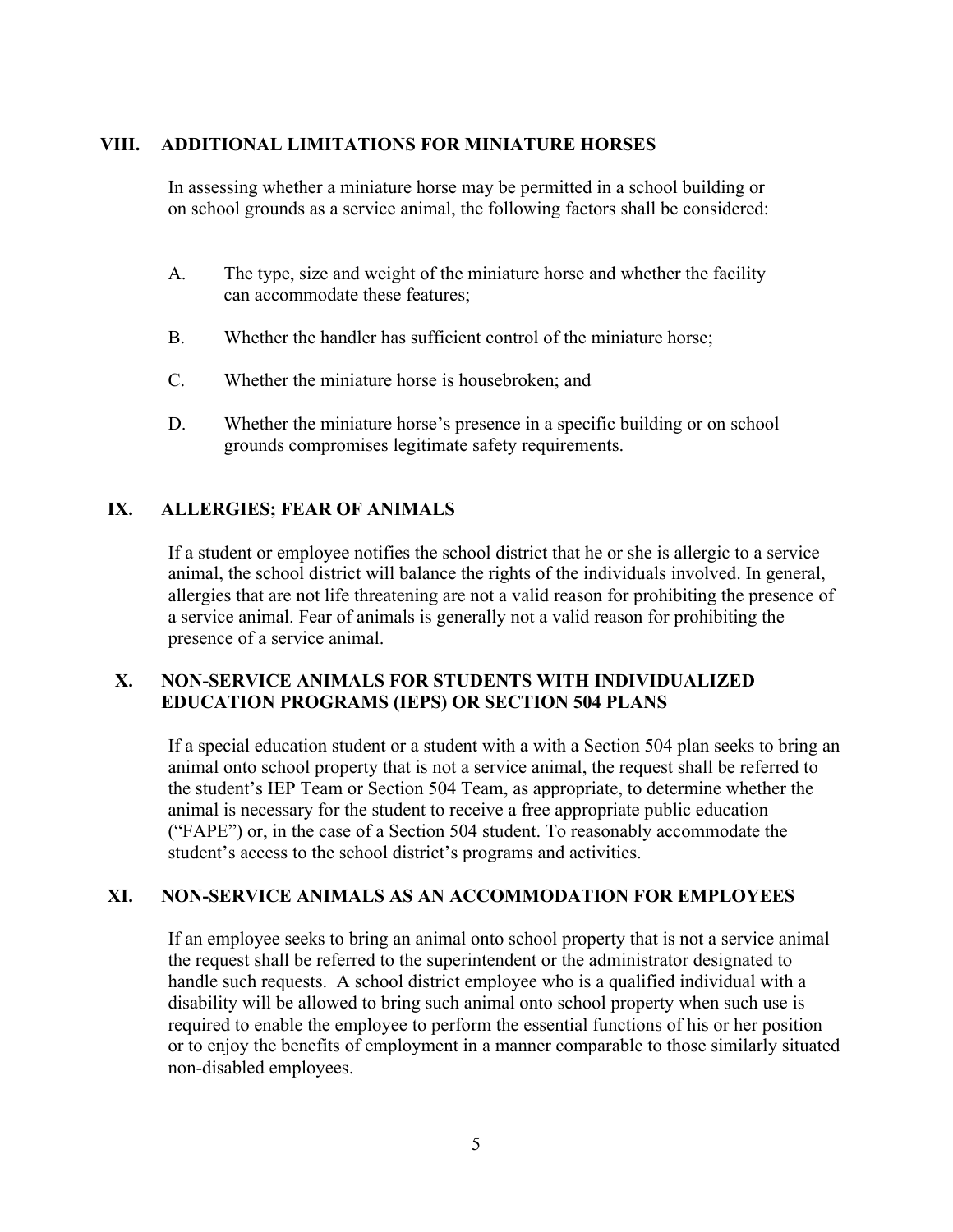#### **XII. LIABILITY**

- A. The owner of the service animal is responsible for any harm or injury to an individual and for any property damage caused by the service animal while on school district property.
- B. An individual who, directly or indirectly through statements or conduct intentionally misrepresents an animal in that person's possession as a service animal may be subject to criminal liability.

*Legal References:* Section 504 of the Rehabilitation Act of 1973 28 C.F.R. § 35.104, 28 C.F.R. § 35.130(b)(7), and 28 C.F.R. § 35.136 (ADA Regulations) 20 U.S.C. § 1400 *et seq.* (Individuals with Disabilities Education Act) Minn. Stat. § 256C.02 (Public Accommodations for Persons with Disabilities) Minn. Stat. § 363A.19 (Discrimination Against Blind, Deaf, or Other Persons with Physical or Sensory Disabilities Prohibited) Minn. Stat. § 609.226 (Harm Caused by Dog) Minn. Stat. § 609.833 (Misrepresentation of Service Animal)

*Cross References:* MSBA/MASA Policy 402 (Disability Nondiscrimination Policy) MSBA/MASA Policy 521 (Student Disability Nondiscrimination)

Originated: 02.27.17 as a District Policy Revised: 08.10.20 now an MSBA Policy